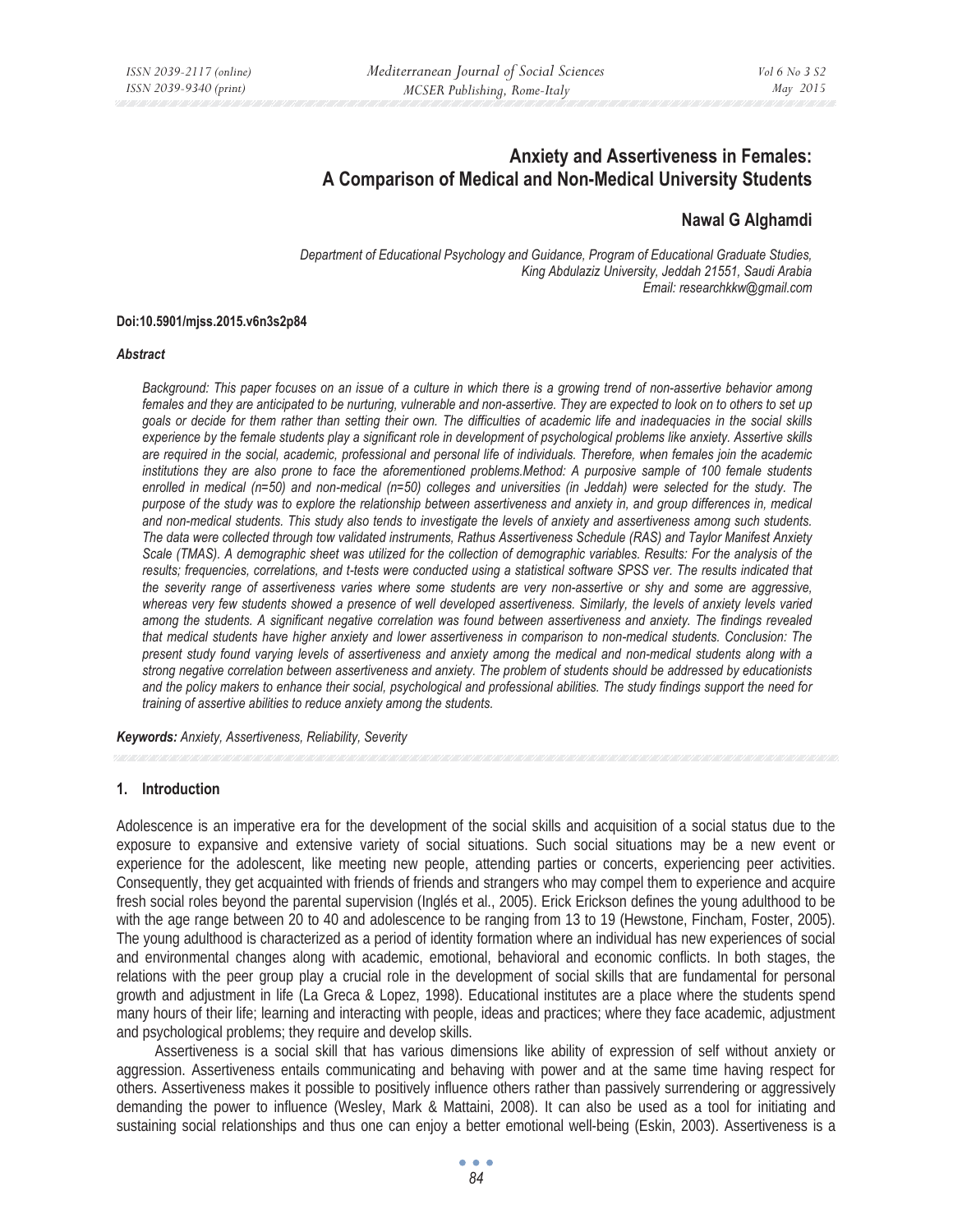| ISSN 2039-2117 (online) | Mediterranean Journal of Social Sciences | Vol 6 No 3 S2 |
|-------------------------|------------------------------------------|---------------|
| ISSN 2039-9340 (print)  | MCSER Publishing, Rome-Italy             | May 2015      |

major attribute for medical professionals and without which true autonomy (Keenan 1999), empowerment (Fulton, 1997) and professionalism (Parkin 1995) cannot be attained.

Traditionally the male gender role is presumed to be agentic whereas the female gender role is considered to be communal and submissive. Therefore, assertiveness appears to be more harmonizing with the stereotypical male gender role. The previous researchers also establish that assertiveness is an extremely desirable characteristic of male genderrole globally (Cheng, Bond & Chan, 1995). Similarly majority of researches have indicated that males have higher assertiveness as compared to females. This gender-assertiveness relationship conceivably rationalizes the tendency of females to have more anxiety than males. To explore this conception, the present research tends to explore the association of assertiveness and anxiety among the female students.

Various researches have concentrated on the mental health of the medical students which vary from adolescents to young adults but experience some form of psychological distress in medical schooling (Dyrbye, Thomas, Shanafelt, 2006). Some aspects of medical school may have unintended negative impact on the mental or emotional state of the students. The medical students experience stress and anxiety due to the rigorous academic and psychological pressure, examination, difficulty to cope, mental tension, helplessness, fear of failure and excessive work load (Shaikh, 2004). All this may lead to decreased life satisfaction or psychological problems among students. Literature review reveals a prevalence of psychiatric issues of depression and anxiety among the medical students specifically in comparison to nonmedical students (Inam 2003, Kaya 2007, Rosenthal, 2005). Previous studies in Pakistan have shown a higher prevalence of anxiety (khan, 2006, inam, 2003)

A study concluded that there is a strong negative relation between assertiveness and anxiety (Larijani, Aghajani, Baheiraei, & Neiestanak, 2010). In Saudi society assertiveness plays a vital role in development of anxiety. Saudi culture supports non-assertive behavior; specifically females are expected to be polite, nurturing, vulnerable and non-assertive. Conventionally, the females are expected to look on to others to set up goals or decide for them rather than setting their own. Therefore, when they join the academic institution or join workforce they may face problems due to lack of assertiveness and increased anxiety level. In comparison to education in other field of study, medical education is recognized as full of stressful events and it is characterized by numerous psychological transformations as well in the medical students. The medical education is intended to generate knowledgeable, proficient, and specialized physicians trained to be concerned and careful for the health of nation, enhance medical science, and to support public health. Through this it can be speculated that medical school is a vehicle for personal growth; demanding effort and motivation; learning and understanding; health and well-being regardless of its challenging environment. The study was, therefore, carried out to determine the prevalence of anxiety and level of assertive and also their association among the female medical and non-medical students.

### **2. Objectives**

- a. To investigate the relationship between anxiety and assertiveness.
- b. To explore the levels of anxiety between medical and non-medical students.
- c. To explore the levels of assertiveness between medical and non-medical students.

#### **3. Hypotheses**

- a.  $H_1$ : There is a significant negative relationship between assertiveness and anxiety.
- b. H2: There is significant difference in assertiveness and anxiety between medical and non-medical students.

#### **4. Methodology**

#### *4.1 Sample*

The study sample comprised of 100 female students enrolled in medical (*n=50*) and non-medical students (*n=50*) of university at the time of data collection. The selected university is located in Jeddah. The selection of the sample was through purposive sampling. The age range of the sample was from 16-26 years, with the mean age of 20.7 years. The research questionnaires were completed by respondents on a voluntary choice and they were assured of the anonymity of their response.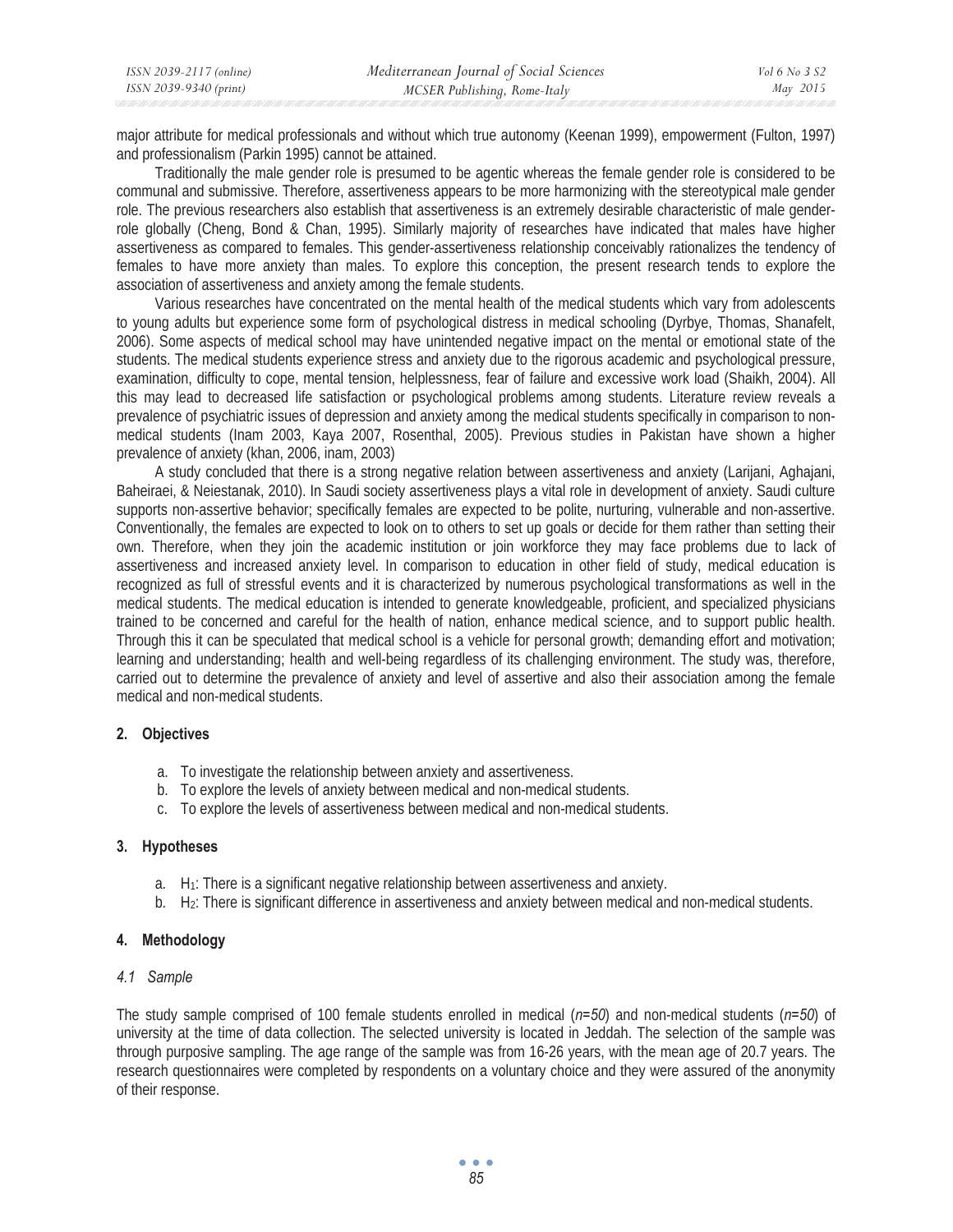### *4.2 Instruments*

### *4.2.1 Demographic Data Sheet*

Some defining information was sought through the demographic sheet. The defining information included age, marital status, education and Socio Economic status.

## *4.2.2 Rathus Assertiveness Schedule*

Rathus Assertiveness Schedule (1973) was used to measure assertiveness in the respondents. The scale has been used with varying cultures; it is short, easy to evaluate. It is a 6-point Likert scale. It consists of 30 items pointed between 1 and 6 reflected by choices varying between -3 and +3. Where  $-3$ = does not apply to me,  $-2$ = does not apply to me a lot,  $-1$ = does not apply to me little,  $+1=$  applies to me little,  $+2=$  applies to me a lot,  $+3=$  applies to me very most. The scale pointing is based on positive statements and negative statements. The scores vary between -90 and +90. The -90 reflects very non-assertive, -20 to 0 Situationally Non-Assertive, 0 to +20 Somewhat Assertive, +20 to +40 Assertive, and +40 to +90 Probably Aggressive. reversed. The total score of the scale is attained by adding the negative and positive scores separately and then subtracting the subtotal from each other. Rathus Assertiveness Schedule has test retest reliability of 0.78 and split half-reliability of 0.73 to 0.91.

### *4.2.3 Taylor manifest anxiety scale*

It was developed by Janet Taylor Spence in 1953 as a self-report measure in order to assess the level and nature of manifest anxiety. This scale contains 50 items with a dichotomous response category that is true and false, where true=1 and false=2. Higher scores indicate high level of anxiety. The test retest reliability of the scale over the intervals of 3 weeks, 5 months and 9-17 months has been revealed as 0.89, 0.82, and 0.81 respectively.

### *4.3 Procedure*

The participation for the study was voluntarily in nature that is the consent of the students for participation was sought before administration of the questionnaires. The participants were briefed about the purpose of the research. It was informed to the participants that their responses will be kept confidential. The demographic data sheet, Rathus Assertiveness Schedule and Taylor Manifest anxiety scale were distributed among the 100 students in different educational institutions. They were requested to carefully indicate the responses by marking the answer according to the available keys. The queries of the participants were answered.

### **5. Results**

Considering the objectives and hypotheses of the study, statistical analyses of scale reliability, frequencies, Pearson correlations, and t-tests were computed to obtain a number of results. The following study results were analyzed using statistical software "Statistical Package for Social Sciences (SPSS) ver. 20.

| Variable                                                                          | N             | $(\%)$        |
|-----------------------------------------------------------------------------------|---------------|---------------|
| Age<br>16-21 years<br>22-26 years                                                 | 54<br>46      | 54<br>46      |
| <b>Marital Status</b><br>Unmarried<br>Married                                     | 74<br>26      | 74<br>26      |
| <b>Social Economic Status</b><br>Above Average<br>Average<br><b>Below Average</b> | 18<br>74<br>8 | 18<br>74<br>8 |

**Table 1***:* Frequencies and Percentages of the Demographical Data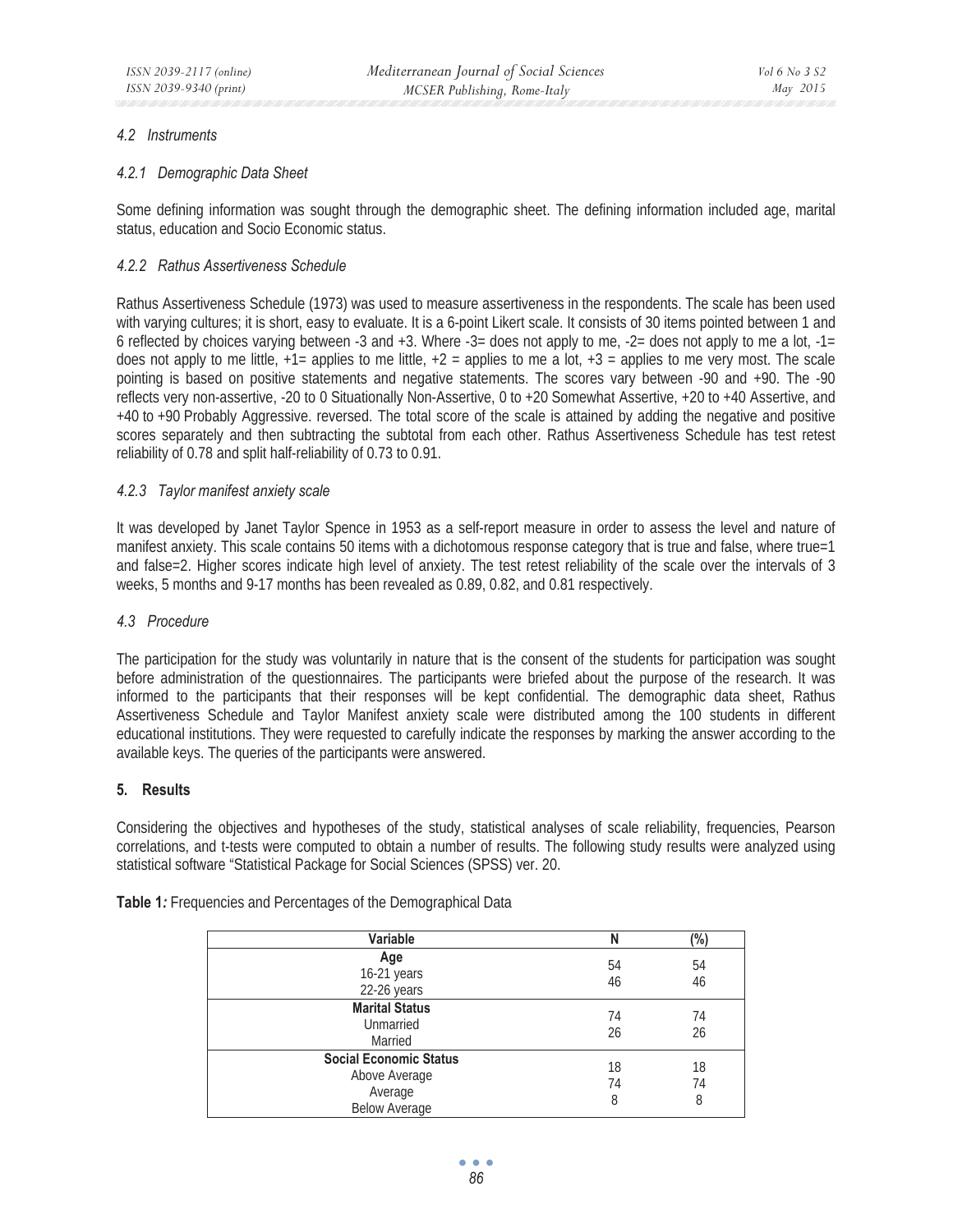**Table 2:** Reliability Analysis for Rathus Assertiveness Schedule and Manifest Anxiety Scale (N=100)

| Scale                         | No. of Items | <b>Coefficient Alpha</b> |
|-------------------------------|--------------|--------------------------|
| Rathus Assertive Schedule     |              |                          |
| <b>Manifest Anxiety Scale</b> | 50           |                          |

Table 2 shows the reliability analysis along with number of items in each scale used in the study. The Cronbach's alpha is 0.82 and 0.61 for Rathus assertiveness schedule and manifest anxiety scale respectively. This reveals that both the scales are reliable for data collection of the present population.

**Table 3:** Frequency & Percentagse of Severity Level of Anxiety in the Respondents. (N=100)

| <b>Level of Severity of Anxiety</b> |     |      |
|-------------------------------------|-----|------|
|                                     |     | $\%$ |
| Mild (13 - 22)                      | 13  | 13   |
| Moderate (23 - 32)                  | 65  | 65   |
| Severe $(33+)$                      | 22  | 22   |
| Total                               | 100 | 100  |

The overall results in the female students reveal presence of anxiety. The cut-off point of Manifest Anxiety Scale is 13 and scores above that reveal presence of anxiety. The lowest score received in the data was 17. Therefore binning was applied to the scores in order to explore the severity levels of anxiety prevailing among the female students. The results reveal that the anxiety severity level ranged from mild to severe anxiety.

**Table 4:** Frequency & Percentages of Severity Level of Assertiveness in the Respondents. (N=100)

| <b>Ranges of Severity of Assertiveness</b> |    |               |
|--------------------------------------------|----|---------------|
|                                            |    | $\frac{0}{0}$ |
| Very Non-Assertive/shy                     |    |               |
| <b>Situationally Non-Assertive</b>         | 13 | 13            |
| Somewhat Assertive                         | 29 | 29            |
| Assertive                                  | 33 | 33            |
| Probably Aggressive                        |    |               |

Table 4 reveals range of severity levels of assertiveness among the female students. The findings reveal that the assertiveness range varies from very non-assertive/shy to probably aggressive but the most of the respondents fall in the categories of somewhat assertive, assertive and probably aggressive. There is minor difference of number of respondents in the category whereas the operational terms of somewhat assertive to probably aggressive show much difference in the levels of assertion, where the assertive females are reflected by the data to be only 33% and rest are away from assertiveness. The overall results in the female students reveal presence of anxiety. The cut of point of Manifest Anxiety Scale is 13 and scores above that reveal presence of anxiety. The lowest score received in the data was to be 17. Therefore binning was applied to the scores in order to explore the severity levels of anxiety prevailing among the female students. The results reveal that the anxiety severity level ranged from mild to severe anxiety.

**Table 5:** Pearson's Product Moment Correlation for Anxiety and Assertiveness. (N=100)

|         | <b>Assertiveness</b> |  |
|---------|----------------------|--|
|         |                      |  |
| Anxiety | . .                  |  |

Correlation is significant at the 0.05 level (2-tailed)

The table 5 indicates that Anxiety has a negative correlation with Assertiveness and is significant at *p* < 0.05.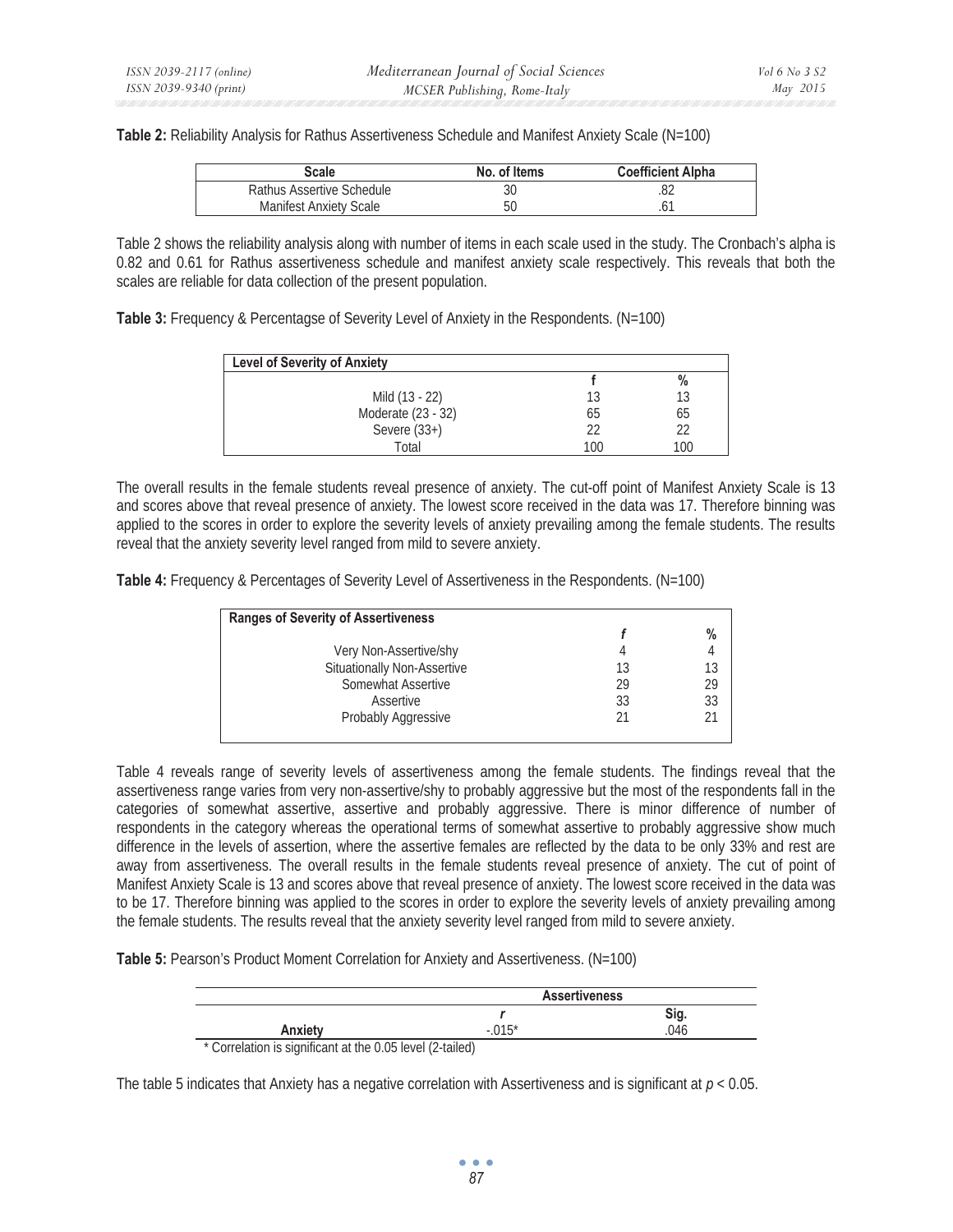**Table 6:** Mean Standard Deviation and t-values of Assertiveness and Anxiety among medical and non- medical students. (N=100)

|               |                  |          | <b>Students</b>      |            |      |      |  |
|---------------|------------------|----------|----------------------|------------|------|------|--|
|               | Medical Students | $(n=50)$ | Non-Medical Students | $(n=50)$   |      |      |  |
| Scale         | м                | SD       | м                    | SD.        |      |      |  |
| Assertiveness | 115.07           | 8.37     | 117.11               | 14.2       | 4.81 | .044 |  |
| Anxiety       | 96.3             | 13.33    | 81.59                | 13.99 2.40 |      | .001 |  |

Table 6 displays the summary of scores of both medical and non-medical female students on assertiveness and anxiety. It is interesting to note that medical students are comparatively high in anxiety than the non-medical students as the mean difference acquired a highly significant level in favour of medical students. It is also interesting to note that medical students not only experience more anxiety but there anxious behavior is also consistent as reflected by their equal standard deviations. The findings also revealed that the non-medical students are comparatively and significant more assertive than medical students. The t-value reached a significance level of 0.05 in favour of non-medical students and but their assertiveness seems to be less consistent as observed in the high standard deviation than those of medical students. The medical students are less assertive but much more consistent in their assertive abilities.

### **6. Discussion**

The progress of any nation is dependent on the academic achievement and professional development of its young students. And for this reason every nation emphasizes on the achievements and development of its students. The literature indicates that academic achievements and professional development of the students get influenced by presence of anxiety (Keoghi, Bond, French, Richards & Davis, 2004; Eysenck, 2001). In present era, anxiety is a common phenomenon of daily life and it not only influences the academic life but also becomes a part of personality which lingers on throughout their life. The researches have established prevalence of high rates of stress and anxiety in students in general and medical students in particular (Bunevicius, Katkute, and Bunevicius). Studies in Medical colleges and universities involve various stressors that can have an effect on the well-being of the medical students. The present study approximately indicates that almost all the students had some level of anxiety. 65% of all students irrespective of educational field had moderate anxiety. The findings are consistent with other studies conducted on medical and nonmedical students (Eisenberg, Gollust, Golberstein, Hefner, 2007; Inam, 2003).

Despite the prevalence of anxiety among medical and non-medical students a need was felt to explore the difference in the groups to identify the group with higher rates. The group differences revealed that the students in the medical colleges and universities have more anxiety as compared to non-medical students. The difference may be due to the fact that the medical students have to cope up with daily routine usual stressors as well as medical-institute-specific stressors like academic pressure, work overload, financial issues, lack of leisure time and resources (Firth; Supe; Dahlin, 2005). Some studies suggest that the medical students experience so much psychological stress in academic life that for the sake of management they make use of sedatives (Ahmed al sayed …… 2014). In order to cope with such anxiety students may turn to a number of mechanisms, including cognitive responses, stress management techniques and assertiveness skills (Hamaideh, 2011).

The findings of the present study supported a significant negative correlation between assertiveness and anxiety as measured by the RAS and TMAS. The findings are consistent with the findings of other researchers (Larijani, Aghajani, Baheiraei, & Neiestanak, 2010).

Another study found that assertiveness can be assessed on a continuum reflecting positive and negative degrees whereby negative assertiveness is being shy or aggressive (Cassel and Blackwell (2002). The results of the present study for the range of assertiveness reflected that assertiveness varies in students where some students are very nonassertive or shy and some are aggressive, whereas very few students showed a presence of well developed assertiveness. Assertiveness is an interpersonal communication skill that can be learned and developed. The assertiveness is a skill that can empower people to proficiently communicate with their seniors, co-workers and subordinates at work.

A useful application of the present study can be that the students who scored high on anxiety can be provided with training and therapy in order to learn and increase the assertiveness skills. As the results revealed a negative relationship between assertiveness and anxiety, therefore teaching assertive skills can reduce the anxiety. Assertive skills training is a